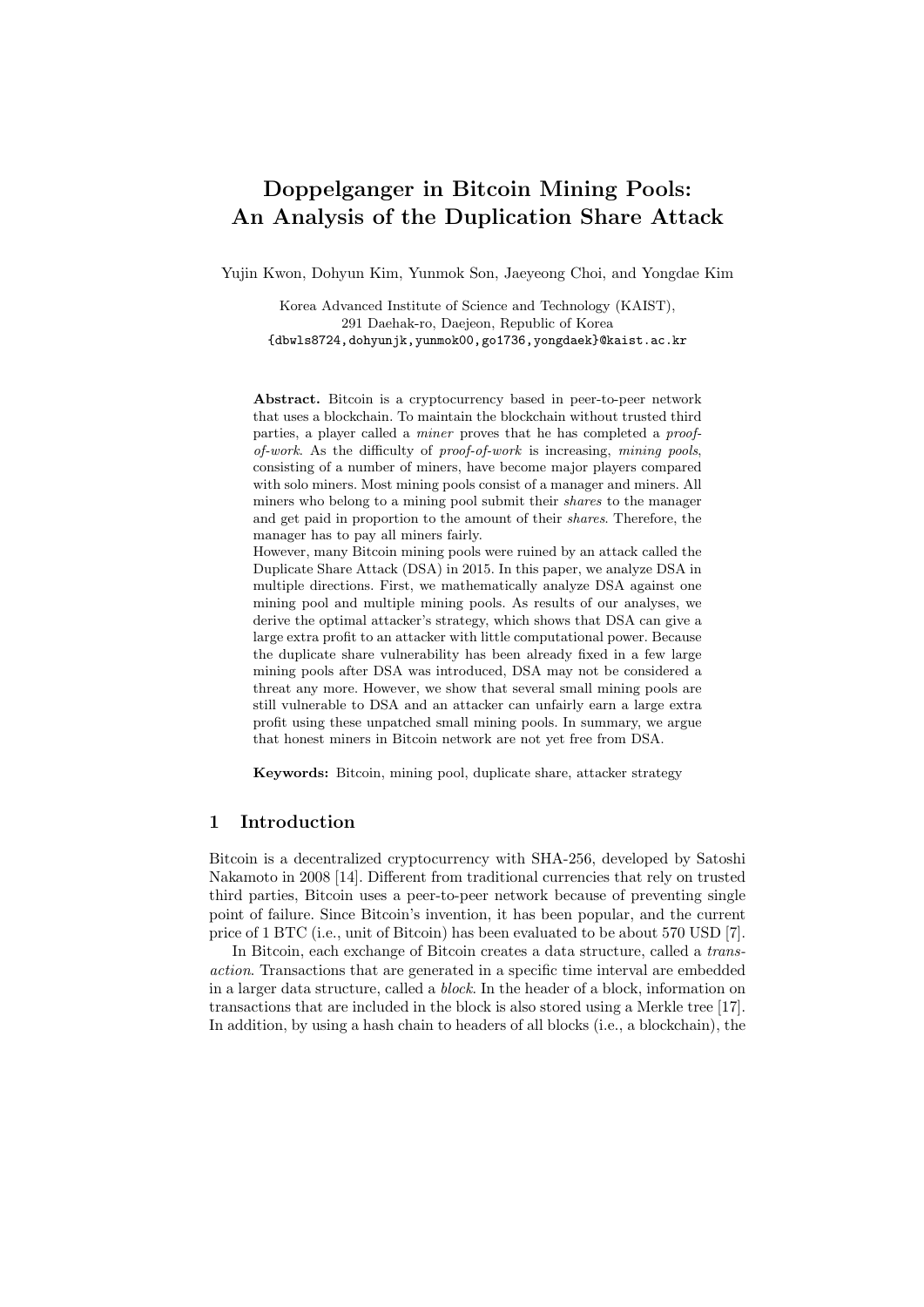integrity of all blocks can be maintained. To maintain the blockchain without trusted third parties, every block is broadcast to and stored in every peer in a Bitcoin network.

The header of a block includes the Merkle hash value of all transactions in the block, a random number called a *nonce*, and the hash value of the previous block's header. Among these, the nonce is very important in generating a legitimate block. The nonce can be obtained by solving a cryptographic puzzle. On average, every 10 min among the whole Bitcoin network, the puzzle is solved once. Because, for a specific 10 min, all *miners* try to solve the same puzzle, the process for calculate a nonce, called *mining*, is competitive. Additionally, miners that participate in mining take a specific amount of Bitcoin as the subsidy (12.5 BTC in August, 2016) in return for providing computational power to find the nonce.

As the difficulty of the cryptographic puzzle has increased, many *mining pools* have been organized by grouping individual miners. Each miner submits the results of his computation, called a *share*, to the manager of the pool. Then, the manager checks submitted shares and pays the corresponding miners in the pool according to the amounts of their submissions.

However, the payment can be maliciously fabricated by a tricky miner to make unfair profits. In 2015, a technical problem that allows exploitation of duplicated shares was reported [3]. This problem permits an attacker to submit duplicated or crafted shares and be unfairly rewarded for them while providing only a part of her computational power to a mining pool (and, in fact, using the other part of her computational power for solo mining).

In this paper, to the best of our knowledge, we first analyzed the duplicate share attack (DSA) mathematically when a target is one pool. The results of our analyses derive the optimal strategy for maximizing an attacker's profit. The strategy is to send as many duplicate shares as possible while using minimum power. Moreover, if the pool's power is 25%, an attacker can earn a global maximum profit 12.49% of the total 12.5 BTC subsidy with our strategy. We also expand our strategy against one pool to multiple pools. The expanded strategy increases the attacker's profit from the case in which the target is a single pool. To show the feasibility of DSA, we found that multiple small mining pools are still vulnerable to DSA, unlike existing popular ones. According to our analyses, an attacker can earn 4.997% of the total 25 BTC subsidy by trying DSA in multiple small mining pools with a minimum power of 0.24%. This result shows that DSA is more efficient than previous attacks. Therefore, we prove that the Bitcoin system is still unsafe against DSA because of these vulnerable small mining pools. Our contributions are as follows.

- **–** We mathematically analyze DSA for one mining pool and derive the optimal attacker strategy.
- **–** We expand our strategy to target multiple mining pools for maximum profit.
- **–** At the time of submission of this paper, we found that several small mining pools have not patched this vulnerability. We, prove then, that DSA can still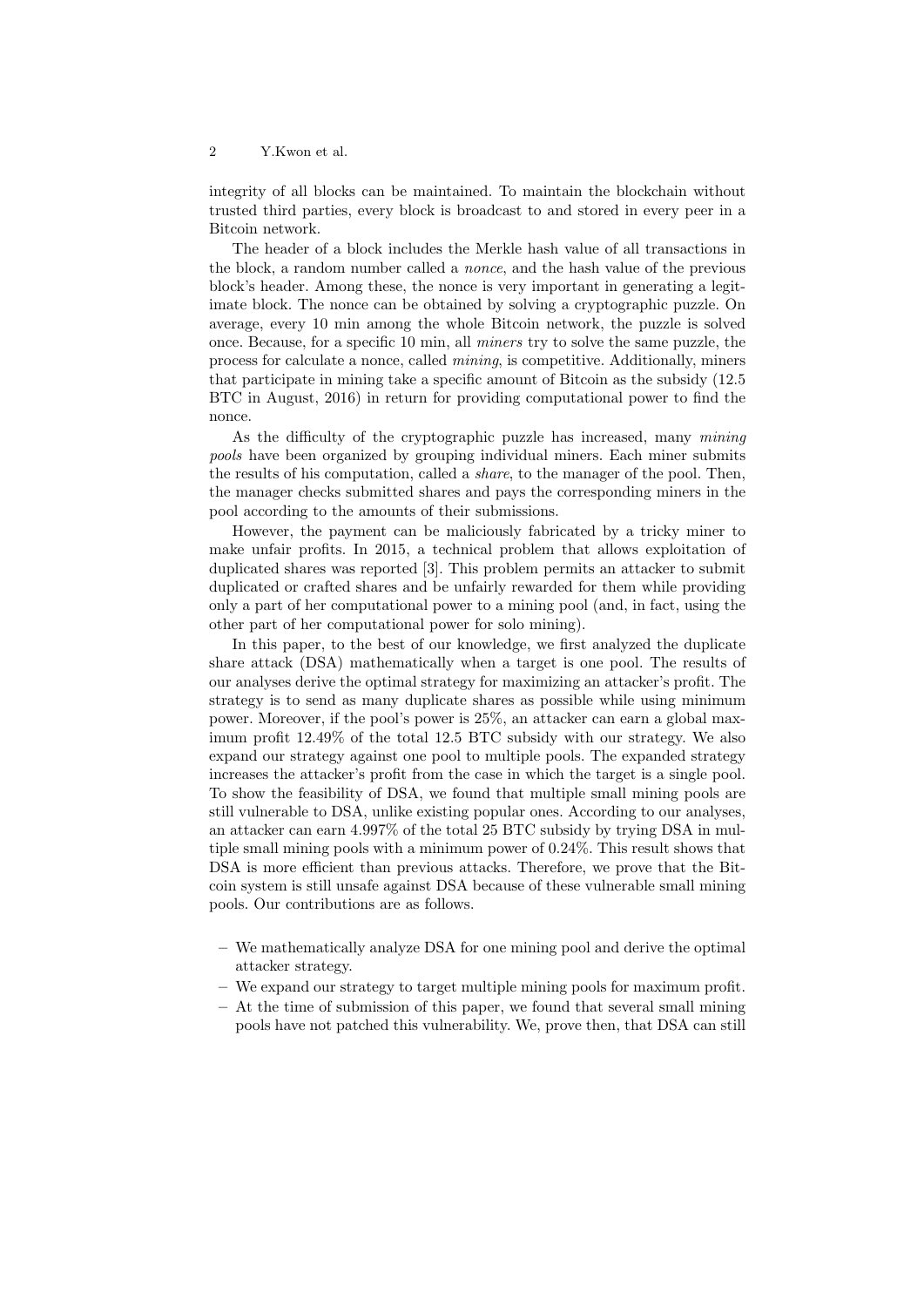allow an attacker to profit unfairly against multiple small, as yet unpatched, mining pools.

This rest of the paper is organized as follows: Section 2 provides background knowledge, particularly of mining pools and DSA. Section 3 describes the detailed analyses for DSA against one pool and multiple pools. In addition, the feasibility of our analyses is explained in Section 4. Existing related works and our conclusion are presented in Section 5 and 6, respectively.

## **2 Background**

In this section, we describe the mining process in a mining pool and the technical problem related to DSA introduced in 2015.

#### **2.1 Mining Process in a Mining Pool**

Most mining pools consist of a manager and miners aiming to solve a cryptographic puzzle effectively. To understand this puzzle, it is first necessary to know the components of a *block header*. A block header contains the Merkle hash value of all *transactions* in the *block*, a random number called a *nonce*, and the hash value of the previous block's header. For a given 256-bit number *a*, the miner tries to find a valid nonce that makes the hash value of the block header smaller than  $a^{-1}$ . Therefore, the probability to find the nonce is  $\frac{a}{2^{256}}$ ; the process of solving this puzzle is called *proof-of-work* [5]. In mining pools, the difficulty of this puzzle can be adjusted more easily. In other words, in order to incentivize the miners to work in pools, a manager can choose to solve this problem using a divide and conquer methodology, by using another 256-bit number *b* which is larger than *a*.

Every miner (i.e., honest miner) who belongs to the pool tries to find a valid nonce for target *b* given by the pool. If one of the miners finds a nonce, he would submit the nonce for his profit to the manager of the mining pool. This nonce is submitted using the Stratum protocol [6, 16] which defines a data structure called a *share* for the submission. In general, the Stratum protocol is implemented differently for every mining pool, but the share commonly has five parameters: miner's name, share ID, extra-nonce, current time, and nonce. After a share is submitted, the manager checks it to run the mining pool fairly (e.g., preventing duplicated shares). This checking process is also defined in the mining pool's Stratum protocol, and thus any misimplementation of the protocol can become problematic.

#### **2.2 DSA**

In DSA, miners unfairly earn greater profits by submitting duplicate shares to their mining pool manager. This was first noted in Bitcoin Forum [2] in 2015 because it can affect many mining pools [3].

 $^{\rm 1}$  Note that for Bitcoin a SHA256-based Hash function is used.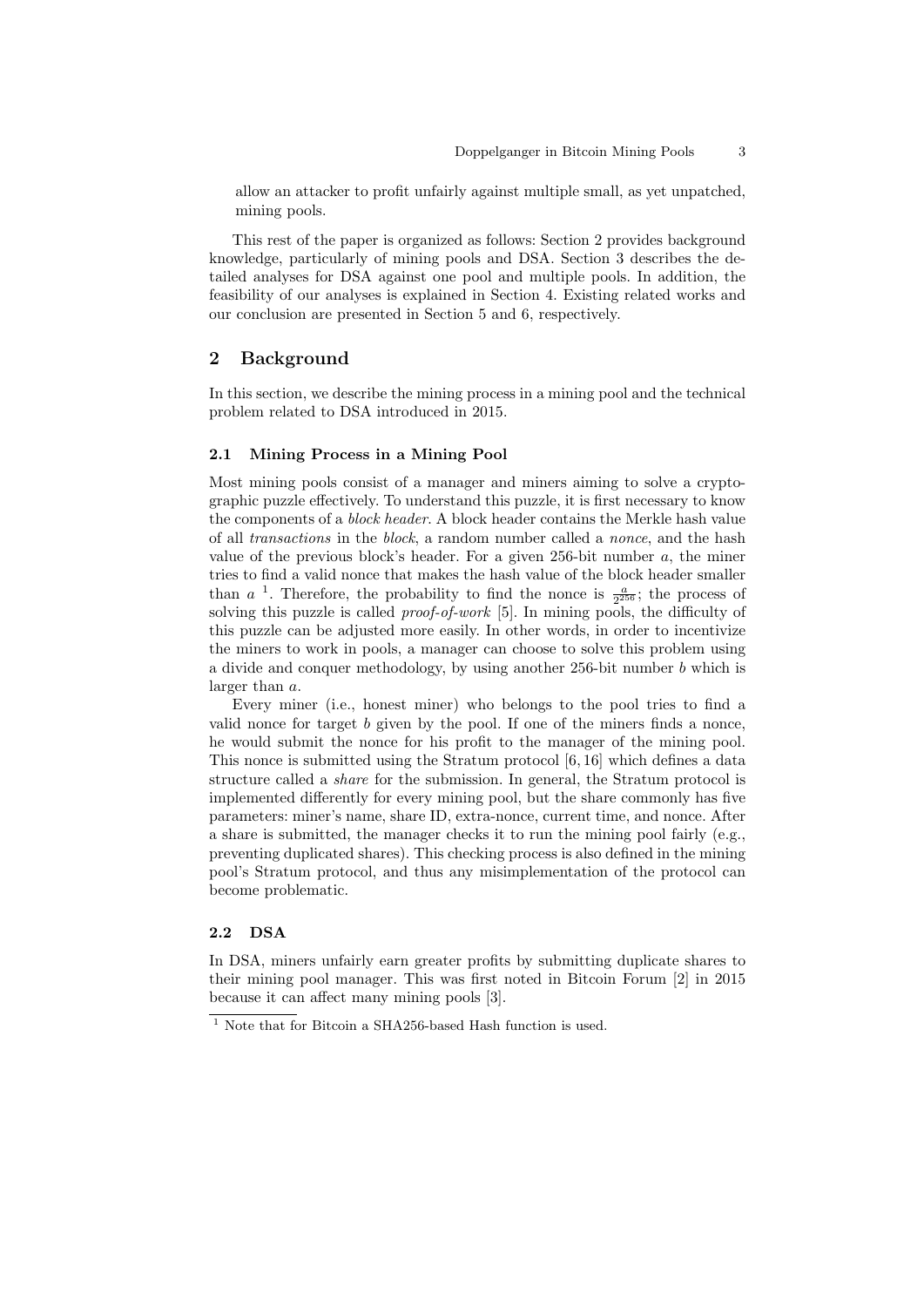In the Stratum protocol, a mining pool has to detect duplicate shares in order to prevent an attacker from getting paid an unfair profit. Therefore, when an attacker sends a duplicate share to the mining pool, the duplicate share is rejected with a "duplicate share" error. However, the detection processes of many mining pools did not distinguish capital and lowercase letters in data represented as hexadecimal characters (e.g., 0xA versus 0xa). As a result, an attacker could submit duplicate shares by replacing a capital letter with a lowercase letter or vice versa in three parameters of a share: the extra-nonce, current time, and nonce, which are 32-bit hexadecimal values, without "duplicate share" error. For example, nonce 0x01abcdef and 0x01Abcdef are regarded as different nonce even if they are the same value. Using DSA, the attacker can submit on average  $(\frac{22}{16})^{24} \approx 2085$  duplicate shares per share.

Currently, the DSA problems of many mining pools have been fixed by replacing all capital letters with lowercase ones in those three parameters in submitted shares before managers check whether shares are duplicate shares. However, some small mining pools have not fixed the problem yet.

## **3 Mathematical Analysis of DSA**

In this section, we mathematically analyze DSA and derive an attack strategy for the maximum profit considering two conditions: first, when an attacker makes an attempt at DSA in only one mining pool and second, in multiple pools. In this paper, *profit* is defined as how much Bitcoin miners can gain in one round on average and *power* refers to the computational power of miners or mining pools which is represented as a relative value between 0 and 1 compared to the total computational power of a Bitcoin network.

In our analysis, we assume as follows.

- 1. The profit of a solo miner or a mining pool is proportional to their computational power.
- 2. A manager pays its profit to each miner who belongs to the pool proportionally to his computational power that is used for the pool.
- 3. The computation power of a mining pool is the sum of all miners in the pool.
- 4. For simplicity, we also assume that the subsidy is 1 BTC instead of 25 BTC. Therefore, the amount of profit of a mining pool or a solo miner is the value of one's computation power.
- 5. All managers and miners other than the attacker are honest.

Before analyzing DSA, it is required to show how much an honest miner (without DSA) earns when he divides his power as a solo miner and a participant in a mining pool. If the mining pool and the honest miner have the power  $\alpha$  and *β*, respectively, and the honest miner contributes his power with *γ* ratio to the mining pool (i.e., the power of the honest miner that is used for the mining pool is  $\gamma\beta$ , then the profit of the mining pool is  $\alpha + \gamma\beta$ . Therefore, the honest miner earns not only  $\frac{\gamma \beta}{\alpha + \gamma \beta}$  of the pool reward *P*<sub>*pool*</sub> but also  $(1 - \gamma)\beta$  (*P<sub>solo</sub>*) because he can use the rest of his power as solo miner. Finally, his total profit  $P_h$  is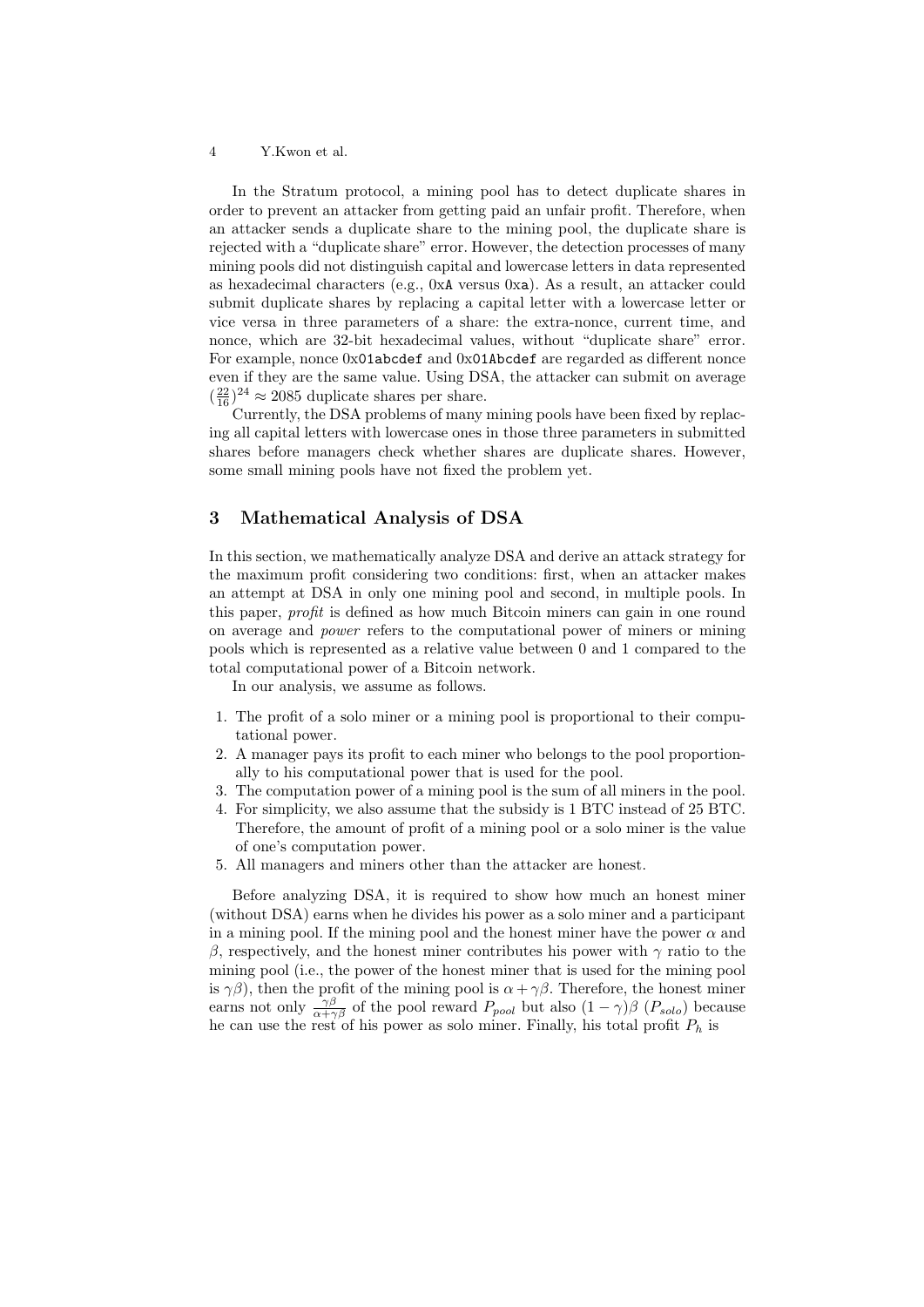#### Doppelganger in Bitcoin Mining Pools 5

$$
P_h = P_{solo} + P_{pool} = (1 - \gamma)\beta + \frac{\gamma\beta}{\alpha + \gamma\beta} \cdot (\alpha + \gamma\beta) = \beta.
$$

This shows that the profit of an honest miner is can still earn profit proportionally to his mining power  $\beta$ . In other words, in a fair and true payoff system, miners' profits are proportional to their own computational power without considering any attack. In this paper, therefore, the goal of an attacker is to earn more profit than an honest miner's profit (i.e.,  $\beta$ ) by gaining unfair advantage against the mining pool and other honest miners.

#### **3.1 For One Mining Pool**

For simplicity, we first analyze the case in which a miner attacks only one pool. The power of a mining pool before an attacker's participation and an attacker are  $\alpha$  and  $\beta$ , respectively. If an attacker uses  $\gamma$  ratio of her power in the pool, mining pool power after her participation and her solo mining power are  $\alpha + \gamma \beta$ and  $(1-\gamma)\beta$  each. We assume that she submits duplication shares *k* times. Then, she receives  $\frac{k\gamma\beta}{\alpha+k\gamma\beta}$  ratio of pool's total profit, and the attacker's total profit *P* is

$$
P = P_{solo} + P_{pool} = (1 - \gamma)\beta + \frac{k\gamma\beta}{\alpha + k\gamma\beta} \cdot (\alpha + \gamma\beta)
$$

$$
= \beta - \gamma\beta + \frac{k\gamma\beta}{\alpha + k\gamma\beta} \cdot (\alpha + \gamma\beta)
$$

$$
= \beta + f(k, \gamma, \beta).
$$

when

$$
f(k, \gamma, \beta) = \frac{\alpha \gamma \beta}{\alpha + k \gamma \beta} \cdot (k - 1). \quad (k \ge 1)
$$
 (1)

Equation  $(1)$  is an increasing function of  $k$ . Therefore, an attacker should copy a share as many as possible to get the maximum profit. If she ideally chooses *k* as infinity, her total profit *P* will be

$$
\lim_{k \to \infty} P = \alpha + \beta.
$$

In other words, an attacker is ideally able to get the maximum  $\alpha + \beta$  profit by submitting the same share infinitely. However, *k* cannot be increased to be infinity in reality because of network delay between the mining pool and an attacker and the possible range of *k* in technical problem described in Section 2. Specifically, the maximum practical *k* is 2085.

After determining k, an attacker should determine  $\gamma$  in order to get maximal profit. We assume that the an attacker increases his power for mining in a pool as fake, restricting the fake power of the pool up to 50% of the total substantive power to avoid suspicion of the manager. Hence,  $\gamma$  has to satisfy following condition.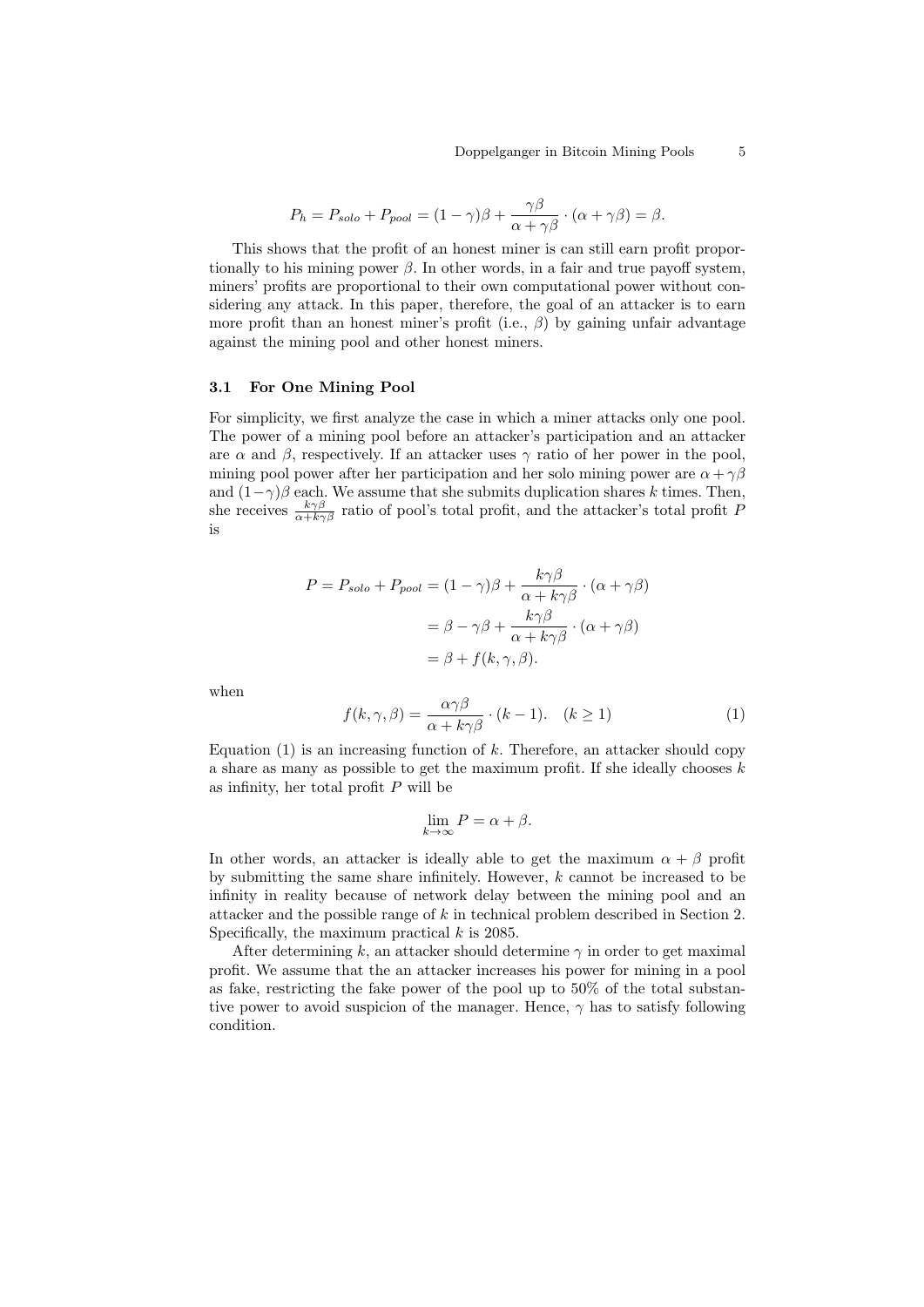

Fig. 1: The x- and y-axes represent  $\gamma$  and %-additional profit, respectively. The percentage additional profit is defined an extra gain compared with the profit *P<sub>h</sub>* of a honest miner and represented as  $\frac{P - P_h}{P_h} \cdot 100$ . It is also called earnings rate. This figure shows that profit  $P$  is an increasing function of  $\gamma$ . Additionally, 0.75, 0.3, and 0.075 are the maximal  $\gamma$  values by Equation (4) when *k* is 2, 5, and 20, respectively.

$$
k\gamma\beta \le \min(\frac{1}{2} - \alpha, k\beta)
$$
 (2)

By this condition, an attacker has to choose

$$
\beta \ge \frac{1 - 2\alpha}{2k} \tag{3}
$$

$$
\gamma = \frac{1 - 2\alpha}{2k\beta} \tag{4}
$$

so as to earn maximal profit, because profit *P* is an increasing function of  $\gamma$ , as in Figure 1. The figure represents the percentage additional profit according to *γ* when *α* and *β* are 0.2. The percentage additional profit is the relative extra profit compared with profit  $P_h$  earned by an honest miner, and it is expressed as  $\frac{P - P_h}{P_h} \cdot 100$ .

Then, an attacker earns profit

$$
\beta + \frac{(k-1)\alpha(1-2\alpha)}{k}.\tag{5}
$$

The second term of Equation (5) represents extra gain compared to fair profit  $P_h$ . It is affected only by the pool's power  $\alpha$ , regardless of the attacker's power *β*. As a result, an attacker can earn a large extra gain with minimal power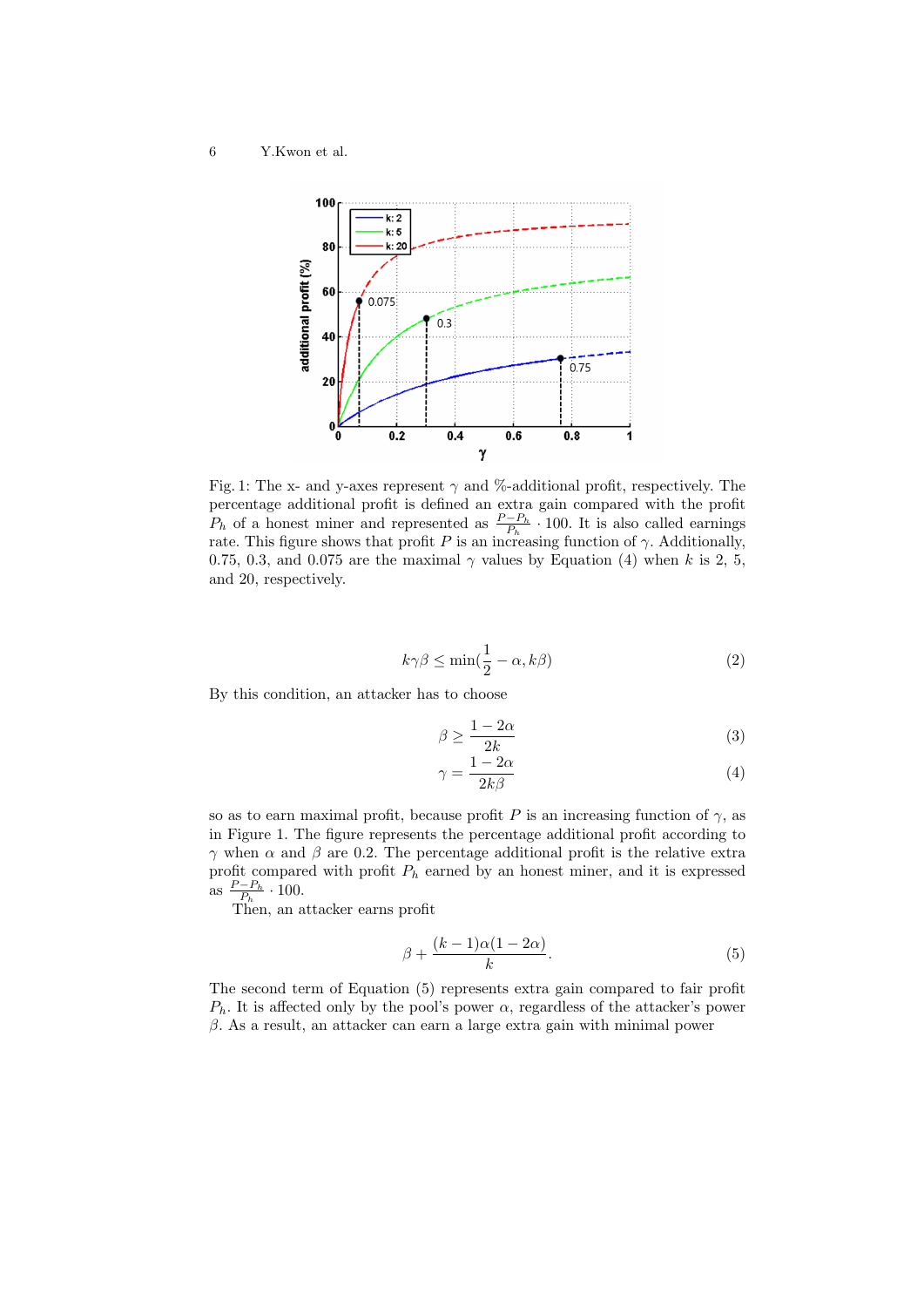

Fig. 2: The x- and y-axes are  $\alpha$  and extra profit in BTC, respectively. The extra profit reaches a global maximal of 0.1249 BTC when  $\alpha$  is 0.25.

$$
\frac{1-2\alpha}{2k}
$$

expenditure and, percentage additional profit can increase up to  $2(k-1)\alpha \times$ 100%. For example, we assume that one pool has the technical problem described in Section 2.2 and the pool's power is 0.2. First, an attacker will choose her maximum *k* as 2085 per our strategy. Then she needs minimum power  $1.4388 \times$ 10*−*<sup>4</sup> by Equation (3) and can earn maximum 0.1199 BTC additionallly. Also, her percentage additional profit will be 83,360 % (i.e., approximately 834 times larger) when she uses minimum power  $1.4388 \times 10^{-4}$ .

Moreover, we illustrate Figure 2 to show the tendency of maximum extra profit according to a pool's power. Figure 2 shows that extra profit is the global maximum when  $\alpha$  is 0.25. Therefore, if an attacker tries DSA with minimum computational power in a pool that has 0.25 computational power, she can earn the global maximum extra profit.

## **3.2 For Multiple Mining Pools**

Second, we expand the attacker's strategy from targeted one pool to targeted multiple pools in this section. We assume that the attacker joins in multiple mining pools (pool 1, 2,  $\dots$ , *n*), and notations are defined as follows:

- *αi* : Power of mining pool *i*
- *β* : Attacker's power
- *γ*<sub>*i*</sub> : The ratio between her power consumed in mining pool *i* and  $\alpha_i$ .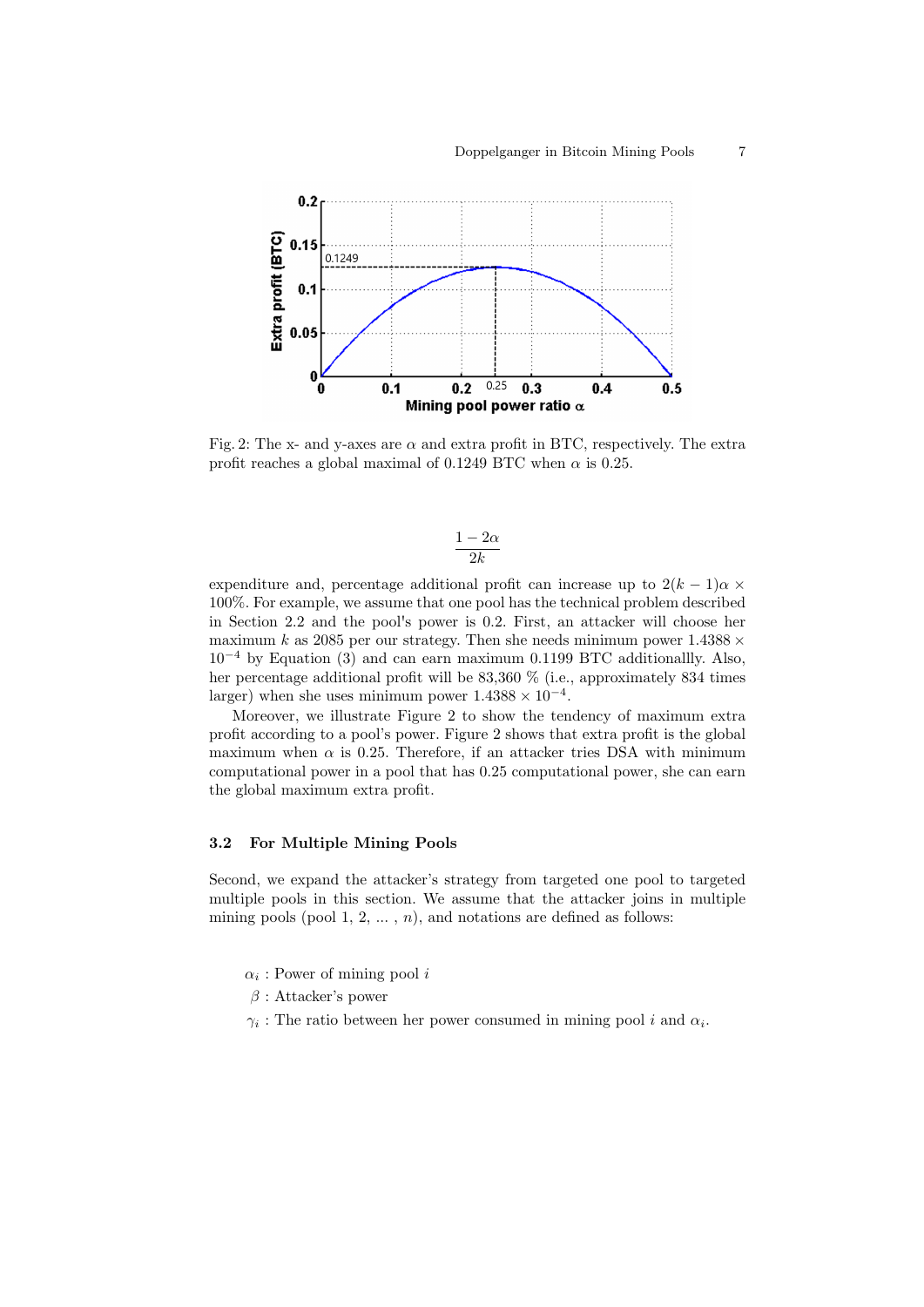Then her profit  $P_{pool\ i}$  gained from pool *i* is

$$
\frac{k\gamma_i\beta}{\alpha_i + k\gamma_i\beta} \cdot (\alpha_i + \gamma_i\beta)
$$

if she duplicates a share *k* times in pool *i*. She also earns  $(1 - \sum_{i=1}^{n} \gamma_i)\beta$  on average by solo mining. Therefore, her total profit *P* is

$$
P = (1 - \sum_{i=1}^{n} \gamma_i)\beta + \frac{k\gamma_i\beta}{\alpha_i + k\gamma_i\beta} \cdot (\alpha_i + \gamma_i\beta)
$$

$$
= \beta + \sum_{i=1}^{n} f(k, \gamma_i, \beta).
$$

when function  $f$  is as defined in Equation  $(1)$ . Then, we can apply the DSA strategy described in Section 3.1 to all mining pools *i* because the maximization of the attacker's profit in every mining pool is equivalent to maximizing her total profit in the case that targets are multiple pools, as is Equation (6)

$$
\arg \max_{k,\gamma} \beta + \sum_{i=1}^{n} f(k, \gamma_i, \beta)
$$
  
= 
$$
\arg \max_{k,\gamma_i} f(k, \gamma_i, \beta) \ (i = 1 \sim n)
$$
  
= 
$$
\arg \max_{k,\gamma_i} \beta + f(k, \gamma_i, \beta) \ (i = 1 \sim n).
$$
 (6)

Therefore, an attacker can choose as large *k* as possible and use the minimal computational power

$$
\sum_{i=1}^{n} \frac{1 - 2\alpha_i}{2k} \tag{7}
$$

according to Equation (3) for DSA. Second, she divides her computational power into

$$
\gamma_i = \frac{1-2\alpha_i}{2k\beta}
$$

for pool *i* so as to get the maximum extra profit. Then she can earn the maximum extra profit

$$
\sum_{i=1}^{n} \frac{(k-1)\alpha(1-2\alpha)}{k}.
$$

For example, if three mining pools are vulnerable, an attacker can try to apply DSA against three mining pools. If the computational powers of the three mining pools are 0.1, 0.05, and 0.05, respectively, she has to choose *k* as 2085 and prepare the minimum power  $6.235 \times 10^{-4}$  by Equation (7). Additionally, she divides her power into 0.3077, 0.3462, and 0.3462, for each of pools 1, 2, and 3 according to our strategy. Then, the attacker can earn the maximum extra profit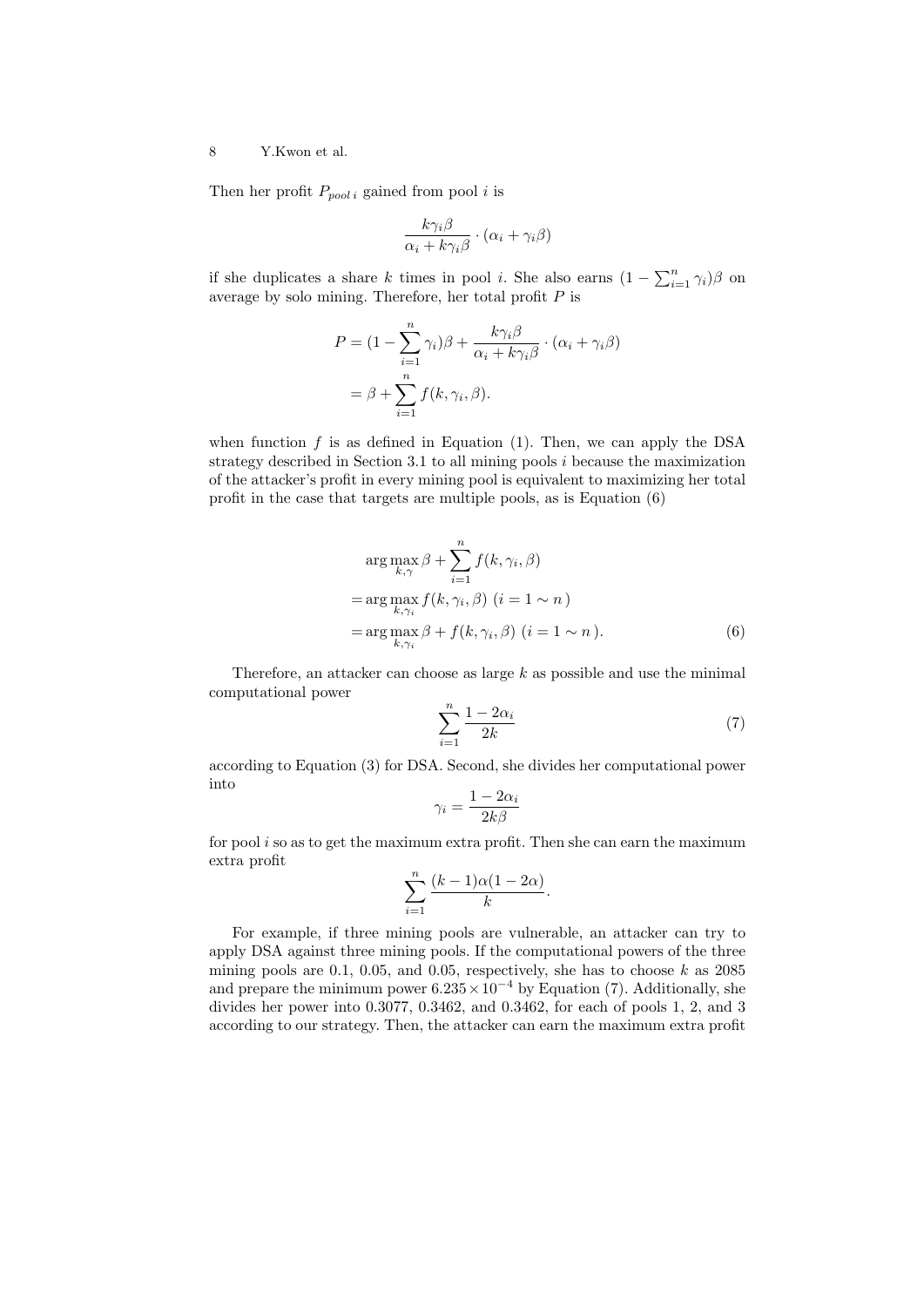

Fig. 3: The x-axis is the total power of target mining pools and the y-axis is additional profit in BTC. The red and blue lines mean extra profits when the target is small pools and one pool, respectively.

of 0.1699 BTC. Note that this profit is larger than the 0.1199 BTC that are the maximum extra profit when attacking against one pool with a computational power of 0.2. As a result, we show that an attack against multiple pools is more profitable than one against a single pool, even if the total power of the targets is the same.

## **4 Feasibility of DSA**

At present, most of the popular mining pools have patched the DSA vulnerability described in Section 2. Therefore, many people may believe that an attacker cannot earn unfairly a large extra profit but a small extra profit by DSA. However, several mining pools still have this problem, though they are unpopular and have relatively little computing power (i.e., less than  $1\%$  of the whole power of the Bitcoin network). For this, we reviewed programs for bitcoin in the Github repository and discovered that at least 28 projects still have the DSA vulnerability. With this, one interesting question is if one can get a significantly large extra profit by utilizing DSA against these small, as yet unpatched mining pools. Before analyzing the extra profit from attacking multiple small mining pools, we first recall the maximum additional profit that an attacker can gain through DSA against one pool with power ratio *α*:

$$
\frac{(k-1)\alpha(1-2\alpha)}{k}.
$$
 (8)

Further, when the target is *n* pools and each pool *i* has power  $\alpha_i$ , recall that the maximum additional profit is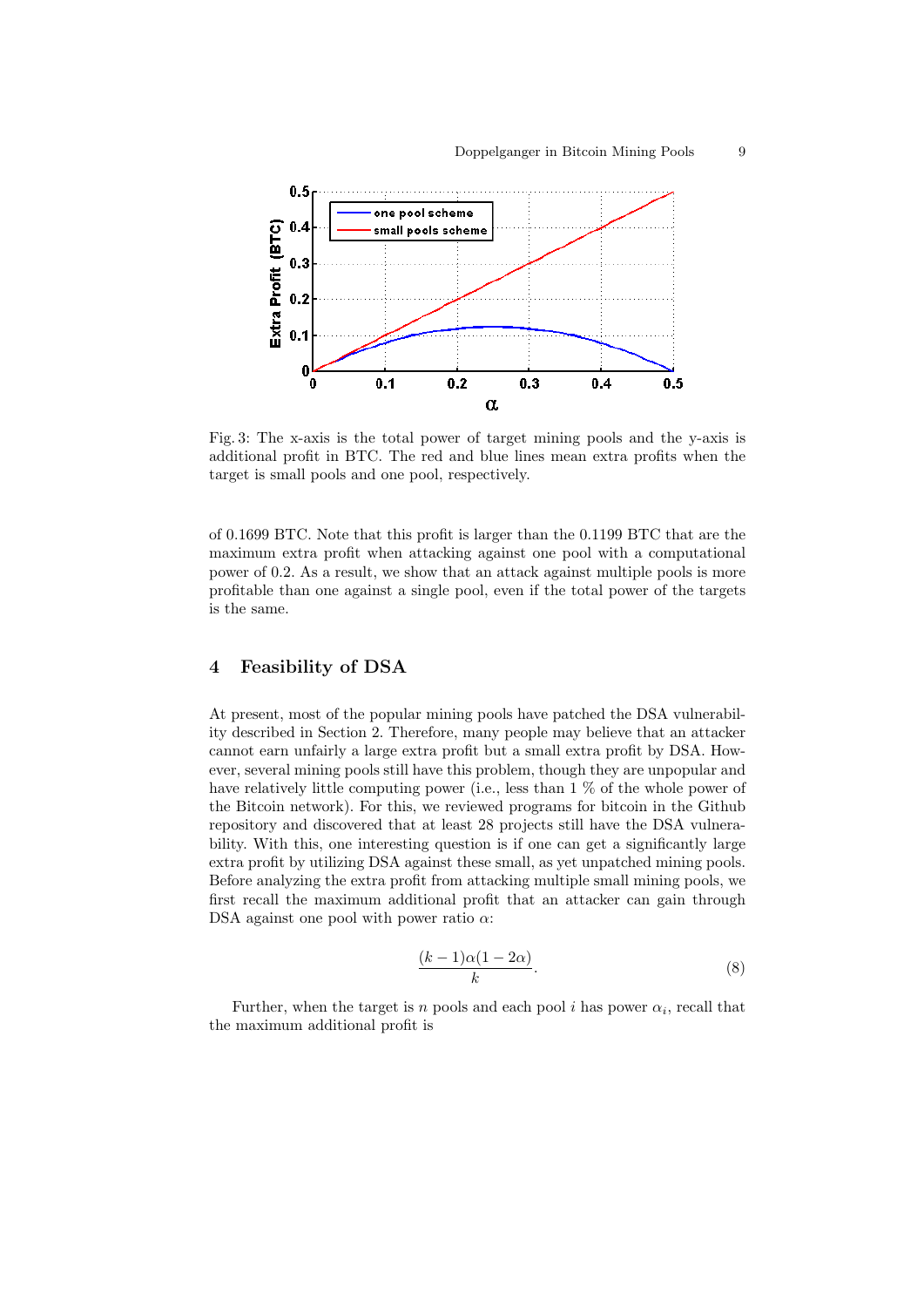Table 1: Each mining pool's computational power in the last three years (from May, 2013 to May, 2016). We calculated the distribution of their computational powers from [4]. (*†* includes small mining pools and solo miners.)

| <b>Mining Pool</b>  | Computational<br>Power $(\%)$ | <b>Mining Pool</b>      | Computational<br>Power $(\%)$ |
|---------------------|-------------------------------|-------------------------|-------------------------------|
| F <sub>2</sub> Pool | $19.72\%$                     | Eligius                 | 6.27%                         |
| GHash.IO            | 16.27 %                       | Slush                   | $5.96\%$                      |
| AntPool             | 11.93 %                       | BW.COM                  | 4.24 $%$                      |
| BitFury             | $7.77\%$                      | KnCMiner                | $1.97\%$                      |
| <b>BTCC Pool</b>    | 6.71 $%$                      | The others <sup>†</sup> | $19.16\%$                     |

$$
\sum_{i=1}^{n} \frac{(k-1)\alpha_i(1-2\alpha_i)}{k}.\tag{9}
$$

Because all  $\alpha_i$  ( $<$  0.01) are small, Equation (9) is approximated to

$$
\frac{k-1}{k} \sum_{i=1}^{n} \alpha_i.
$$
 (10)

Equation  $(10)$  is always greater than the Equation  $(8)$ , in concurrence with what we see in Figure 3. The x- and y-axes of Figure 3 represent targeted pools' total power ratio and the attacker's extra profit in BTC, respectively. The scheme for small pools is always more efficient than the scheme for one pool even if the targets' total power is the same as the power of the single target pool.

To show the impact of DSA, we estimate the attacker's extra profit in current pools' computational power distribution according to our strategy. Table 1 is mining pools' power distributions for recent three years and, *the others* includes small pools and solo miners. Assume that the attacker's targets are a set of unpatched small mining pools possibly belonging to *the others*. Further, we assume that the number of vulnerable small pools is 28 and the total computing power of the set is 5 % (i.e.,  $\sum_{i=1}^{28} \alpha_i = 0.05$ ). In this case, by applying Equation (10) with these numbers, we can conclude that an attacker can unfairly earn a maximum extra profit of 0.04997 BTC by using a minimum power 0.0067.

We note that DSA is significantly more efficient than other previous attacks. Rosenfeld [15] analyzed the pool-hopping attack and claimed that an attacker can earn 0.02815 BTC more in profit than an honest miner by using a computational power 0.1. Additionally, Luu et. al. [13] showed that an attacker's extra profit can be 0.0123 BTC by performing a block withholding attack with a computational power 0.25. In contrast, the DSA attack against a set of small mining pools can let the attacker obtain 0.04997 BTC by using a computational power 0.0067. Therefore, we can conclude that DSA against small mining pools is the strongest attack compared to previous ones.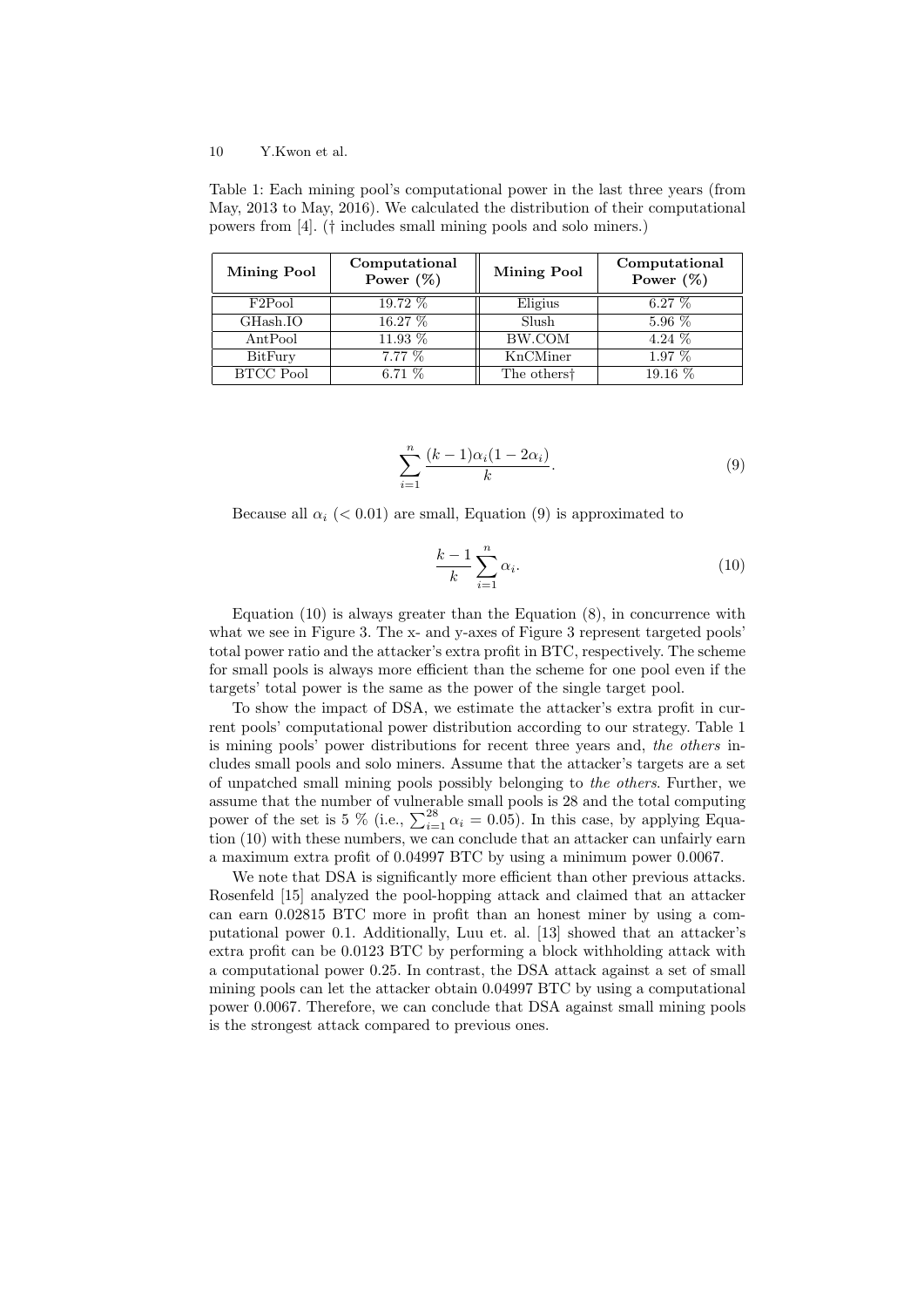#### **5 Related Work**

In recent years, a number of papers have studied the security of the Bitcoin world, such as double spending for fast payment, anonymity, and selfish mining. Particularly, attacks and a competition among mining pools also have been studied, as pools have become major players in the Bitcoin world.

An attacker can perform selfish mining in a mining pool, which means that the attacker unfairly receives more pay from the pool manager [1, 10]. Rosenfeld [15] introduced the most widely known attack to mining pools, called a block withholding attack (BWH). The attack is that miners in the pool do not submit valid a nonce which makes a block legitimate, so as to degrade the mining pool's power. The author argued that an attacker does not earn any benefit from the pool by the BWH attack. However, Courtois et. al. [8] proved that the BWH attack allows an attacker to earn more profit in the long term, proposing a practical BWH attack that generalizes the BWH attack introduced by Rosenfeld [15]. Moreover, Luu et. al. [13] found an optimal strategy of an attacker, focusing on splitting his power into several mining pools in order to get a maximum profit. At the same time, Eyal [9] introduced a notion called the miner's dilemma, which refers to the decision of whether or not to perform a BWH attack in a game between two pools and estimated a BWH attack's effect on two pools. We do not consider BWH attacks in this paper.

The competition among mining pools has been analyzed based on game theoretic models [8, 12]. Johnson et. al. [11] considered a competition between two mining pools which can make an attempt at Distributed Denial-of-Service (DDoS) attacks each other. They claimed that mamagers of two pools can choose mischievous tactics, such as triggering a DDoS attack to lower a competing pool's mining power, and compared the trade-off between mischievous tactic and the benign tactic, which is to perform honest mining in the Bitcoin network, under game-theoretic analysis. Meanwhile, we focus herein on the DSA attack of an miner against mining pools instead of the relation between mining pools.

### **6 Conclusion**

In 2015, DSA introduced in Bitcoin Forum was caused by an implementation problem in many mining pools. In this paper, we first derive the optimal strategy of an attacker for DSA mathematically. Our results show that, considering multiple small unpatched mining pools, an attacker can gain a large amount of unfair profit using minimal computational power by DSA using our optimal strategy. Therefore, we conclude that, as ever, DSA is a practical threat to Bitcoin systems, even if many major mining pools have patched the vulnerability. We also argue that managers or developers of existing mining pools must patch the problem in their Stratum protocols as soon as possible.

**Acknowledgments.** This work was partly supported by Institute for Information & communications Technology Promotion (IITP) grant funded by the Korea government (MSIP) (No.B0717-16-0116, Development of information leakage